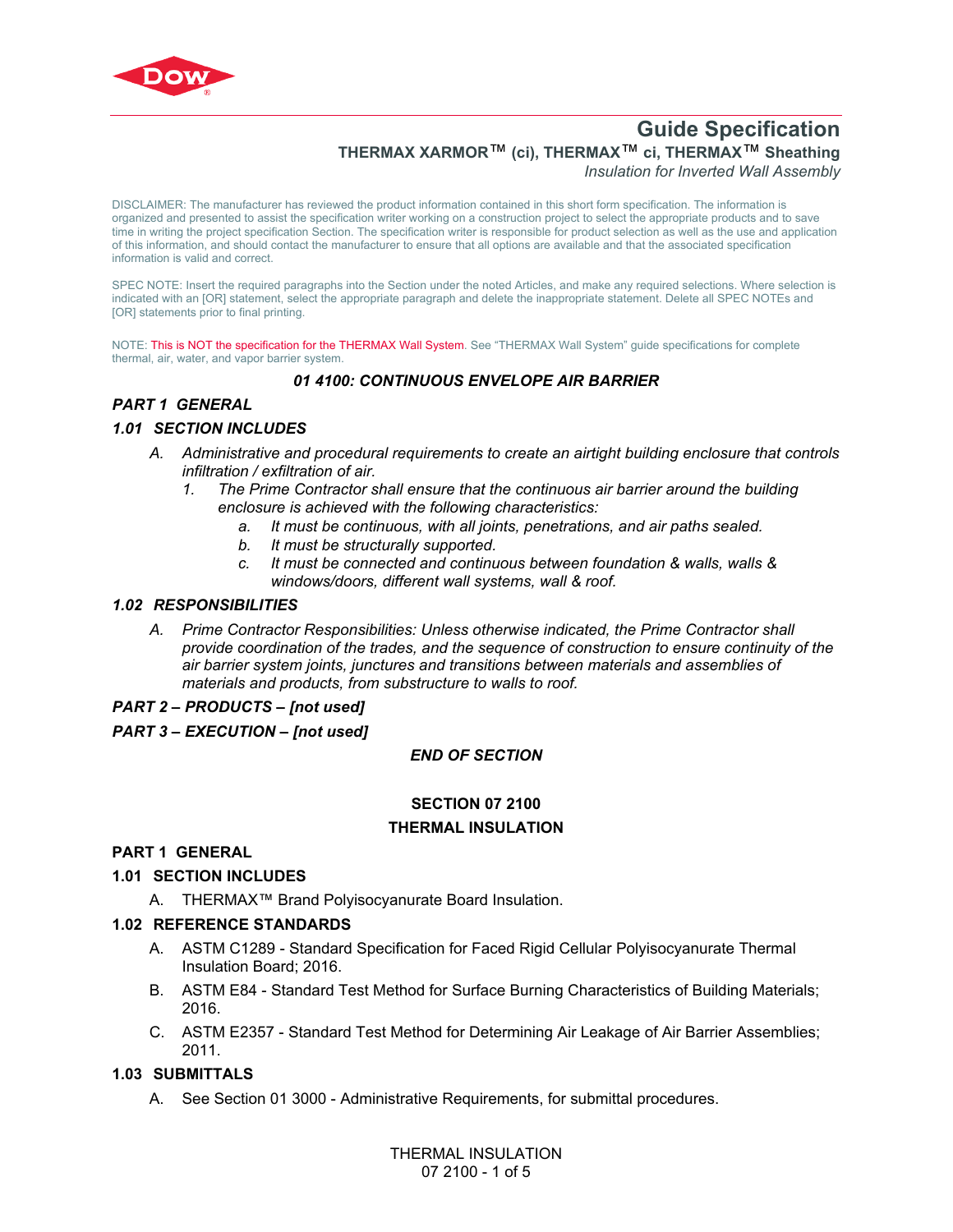

**THERMAX XARMOR**™ **(ci), THERMAX**™ **ci, THERMAX**™ **Sheathing** 

*Insulation for Inverted Wall Assembly*

- B. Product Data: Provide data on product characteristics, performance criteria, and product limitations.
- C. Warranty: Provide Manufacturer's Limited Thermal Warranty for polyisocyanurate insulation.
- D. NFPA 285 Compliance: Submit third party documentation showing wall assembly compliance with NFPA 285.

## **1.04 QUALITY ASSURANCE**

A. Source Limitations: Obtain exterior building insulation through one source from a single manufacturer.

## **1.05 FIELD CONDITIONS**

A. Application Temperatures: Comply with Manufacturer's recommendations for product applications.

# **PART 2 PRODUCTS**

### **2.01 APPLICATIONS**

A. Inverted Insulation at Exterior Walls: Polyisocyanurate.

### **2.02 FOAM BOARD INSULATION MATERIALS**

- A. Polyisocyanurate Board Insulation with Facers Both Sides: Rigid cellular foam, complying with [ASTM C1289](http://global.ihs.com/doc_detail.cfm?rid=BSD&document_name=ASTM%20C1289); Type I, aluminum foil both faces; Class 2, glass fiber-reinforced core.
	- 1. Basis of Design:
		- a. Dow Chemical Company; **THERMAX XARMOR**™ **ci**: www.dowbuildingsolutions.com.
	- 2. Flame Spread Index (FSI): Class A 0 to 25, when tested in accordance with [ASTM E84.](https://global.ihs.com/doc_detail.cfm?rid=BSD&document_name=ASTM%20E84)
	- 3. Smoke Developed Index (SDI): 450 or less, when tested in accordance with [ASTM E84.](https://global.ihs.com/doc_detail.cfm?rid=BSD&document_name=ASTM%20E84)
	- 4. Front Facer: 4.0 mil gray acrylic coated embossed aluminum.
	- 5. Back Facer: 1.25 mil embossed aluminum.
	- 6. Board Size: 48 by 96 inch (1220 by 2440 mm).
	- 7. Board Thickness: **inch (\_\_\_\_ mm).**
	- 8. Board Edges: Shiplap on 1.5" and thicker boards.
	- 9. Sustainability: Third party listed Environmental Product Declaration certificate.

### **[OR]**

- B. Polyisocyanurate Board Insulation with Facers Both Sides: Rigid cellular foam, complying with [ASTM C1289](http://global.ihs.com/doc_detail.cfm?rid=BSD&document_name=ASTM%20C1289); Type I, aluminum foil both faces; Class 2, glass fiber-reinforced core.
	- 1. Basis of Design:
		- a. Dow Chemical Company; **THERMAX**™ **ci**: www.dowbuildingsolutions.com.
	- 2. Flame Spread Index (FSI): Class A 0 to 25, when tested in accordance with [ASTM E84.](https://global.ihs.com/doc_detail.cfm?rid=BSD&document_name=ASTM%20E84)
	- 3. Smoke Developed Index (SDI): 450 or less, when tested in accordance with [ASTM E84.](https://global.ihs.com/doc_detail.cfm?rid=BSD&document_name=ASTM%20E84)
	- 4. Front Facer: 1.25 mil blue acrylic coated embossed aluminum.
	- 5. Back Facer: 1.0 mil smooth aluminum.
	- 6. Board Size: 48 by 96 inch (1220 by 2440 mm).
	- 7. Board Thickness: **\_\_\_\_\_ inch (\_\_\_\_ mm).**
	- 8. Board Edges: Shiplap on 1.5" and thicker boards.
	- 9. Sustainability: Third party listed Environmental Product Declaration certificate.

### **[OR]**

B. Polyisocyanurate Board Insulation with Facers Both Sides: Rigid cellular foam, complying with [ASTM C1289](http://global.ihs.com/doc_detail.cfm?rid=BSD&document_name=ASTM%20C1289); Type I, aluminum foil both faces; Class 2, glass fiber-reinforced core.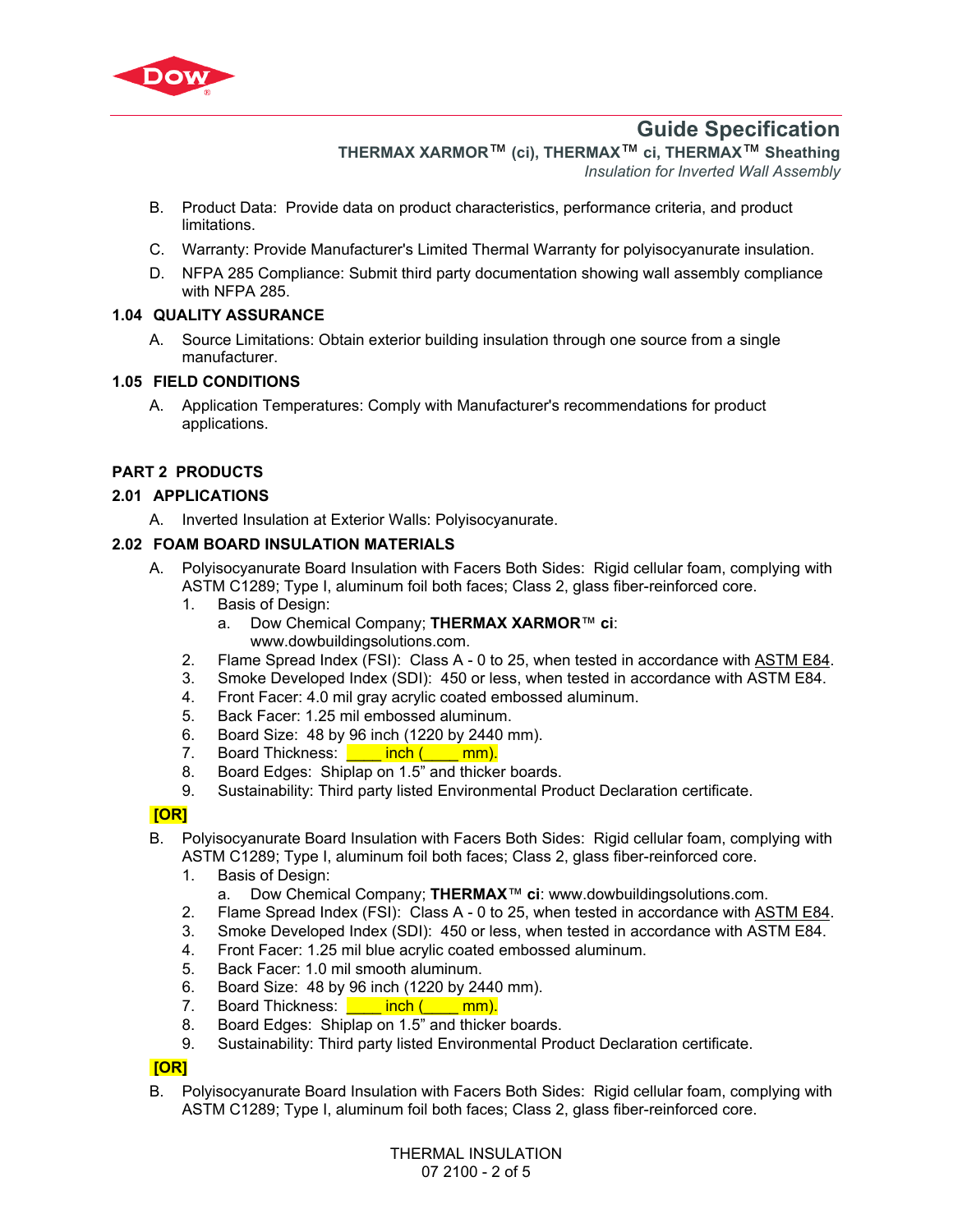

**THERMAX XARMOR**™ **(ci), THERMAX**™ **ci, THERMAX**™ **Sheathing** 

*Insulation for Inverted Wall Assembly*

- 1. Basis of Design:
- a. Dow Chemical Company; **THERMAX**™ **Sheathing**: www.dowbuildingsolutions.com.
- 2. Flame Spread Index (FSI): Class A 0 to 25, when tested in accordance with [ASTM E84.](https://global.ihs.com/doc_detail.cfm?rid=BSD&document_name=ASTM%20E84)
- 3. Smoke Developed Index (SDI): 450 or less, when tested in accordance with [ASTM E84.](https://global.ihs.com/doc_detail.cfm?rid=BSD&document_name=ASTM%20E84)
- 4. Front Facer: 1.0 mil smooth aluminum.
- 5. Back Facer: 1.0 mil smooth aluminum.
- 6. Board Size: 48 by 96 inch (1220 by 2440 mm).
- 7. Board Thickness: **inch (** \_\_\_ mm).
- 8. Board Edges: Square.
- 9. Sustainability: Third party listed Environmental Product Declaration certificate.

#### **2.03 ACCESSORIES**

- A. Fasteners: Provide insulated sheathing Manufacturer's recommended polymer or other corrosion protective coated steel screw fasteners for anchoring sheathing to metal wall framing. Fastener length and size based on wall sheathing thickness.
	- 1. Acceptable Products:
		- a. Rodenhouse, Inc. 2 inch diameter "THERMAL-GRIP ci Prong Washers" plastic washers which can be installed using either bulk Grip-Deck self-drilling screws or collated Grip-Deck screws [Use the Grip-Lok auto-feed fastening system for high speed application (recommended for wall assemblies up to 2 inches in thickness).] Contact Rodenhouse, Inc. for more information at 616-454-3100.
- B. Penetration and Gap Filler
	- 1. Acceptable Products:
		- a. The Dow Chemical Company; GREAT STUFF PRO™ Gaps & Cracks for gaps ¼" to 3".
		- b. The Dow Chemical Company; GREAT STUFF PRO™ Window & Door for gaps ¼" to 3".
		- c. The Dow Chemical Company; FROTH-PAK Foam Insulation two component, quickcure polyurethane foam for gaps 2" to 4".
- B. Exterior Insulation Joint Treatment (Optional)
	- 1. Acceptable Products:
		- a. The Dow Chemical Company; LIQUIDARMOR™ CM spray flashing and sealant (for qaps  $< 1/4$ ").
		- b. The Dow Chemical Company; LIQUIDARMOR™ LT flexible single component silicone flashing (for gaps  $\lt \frac{1}{4}$ ").
	- 2. For joints >1/4", use Gap Filler prior to sealing joint.
- D. Roof/Wall Juncture Sealing
	- 1. Maintain continuity of air barrier by sealing the roof/wall juncture.
	- 2. Acceptable Products:
		- a. The Dow Chemical Company; FROTH-PAK™ Foam Insulation (Class A).

### **PART 3 EXECUTION**

#### **3.01 EXAMINATION**

A. Verify that substrate, adjacent materials, and insulation materials are dry and that substrates are ready to receive insulation.

#### **3.02 BOARD INSTALLATION IN INVERTED EXTERIOR WALLS**

A. Install insulation board directly to studs per Manufacturer's installation instructions.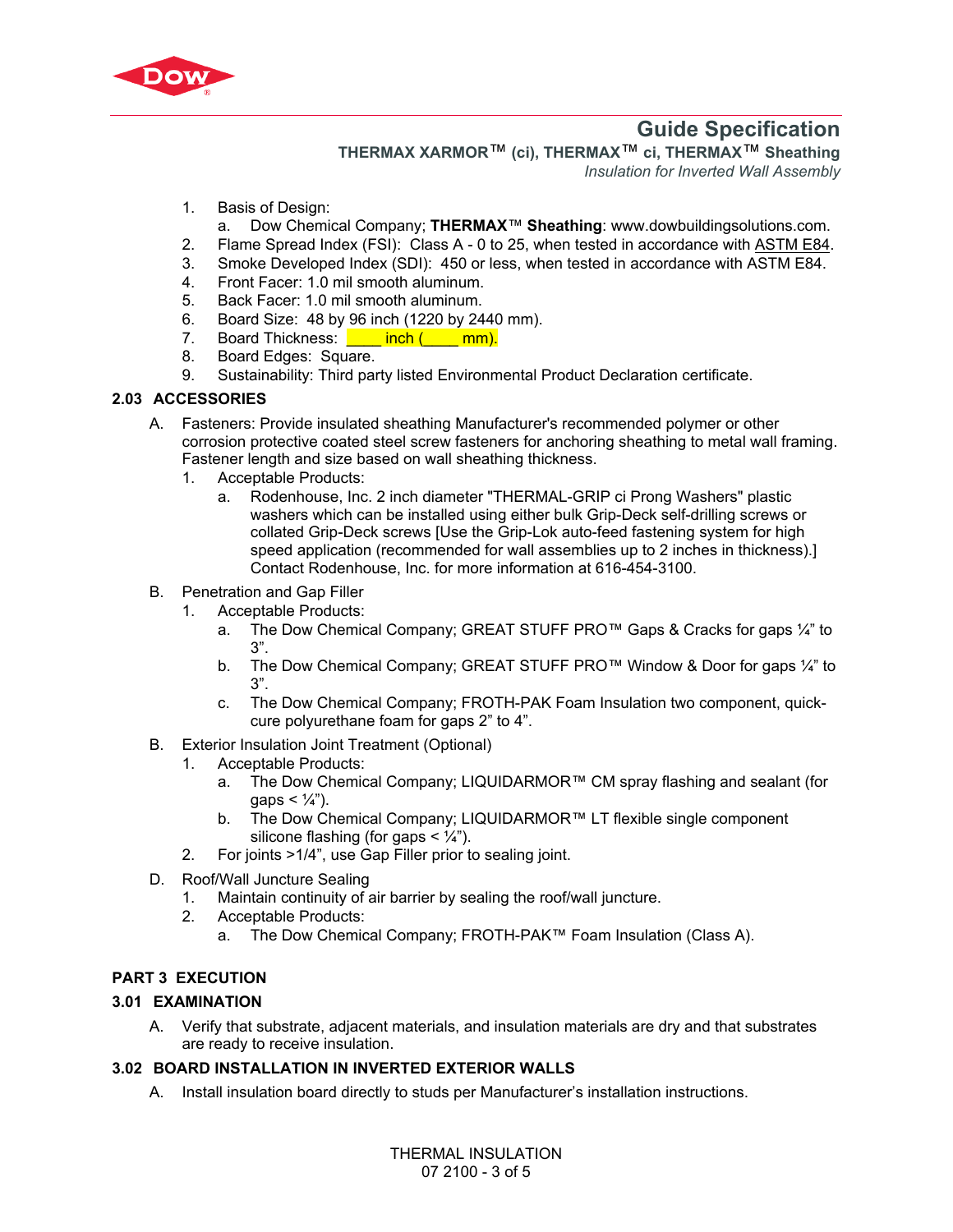

**THERMAX XARMOR**™ **(ci), THERMAX**™ **ci, THERMAX**™ **Sheathing** 

*Insulation for Inverted Wall Assembly*

- B. Fasten at 16 inches (406 mm) on center in the field, vertically and horizontally, and 12 inches on center at perimeter of wall, with manufacturer recommended mechanical fasteners.
- C. Install boards horizontally on walls, stagger the joints.
- D. Cut and fit insulation tightly to protrusions or interruptions to the insulation plane.
	- 1. Seal around penetrations using Penetration and Gap Filler material.
	- 2. Maintain continuity of air barrier by sealing the roof/wall juncture with Roof/Wall Juncture Sealing material.
- E. If using insulation as air/water barrier: Seal board joints with Manufacturer's recommended sealant product, consistent with [ASTM E2357](http://global.ihs.com/doc_detail.cfm?rid=BSD&document_name=ASTM%20E2357) tested assembly.
- F. Install exterior gypsum board over the insulation per gypsum Manufacturer's recommendations per specification section  $\begin{bmatrix} 1 & 1 \end{bmatrix}$ .
- G. Install water/air barrier on exterior gypsum per water/air barrier Manufacturer's recommendations per specification section  $\begin{bmatrix} 1 & 1 \end{bmatrix}$ .

### **3.03 FIELD QUALITY CONTROL**

A. See Section 01 4000 - Quality Requirements, for additional requirements.

## **3.04 PROTECTION**

A. Do not permit installed insulation to be damaged prior to its concealment.

# **END OF SECTION**